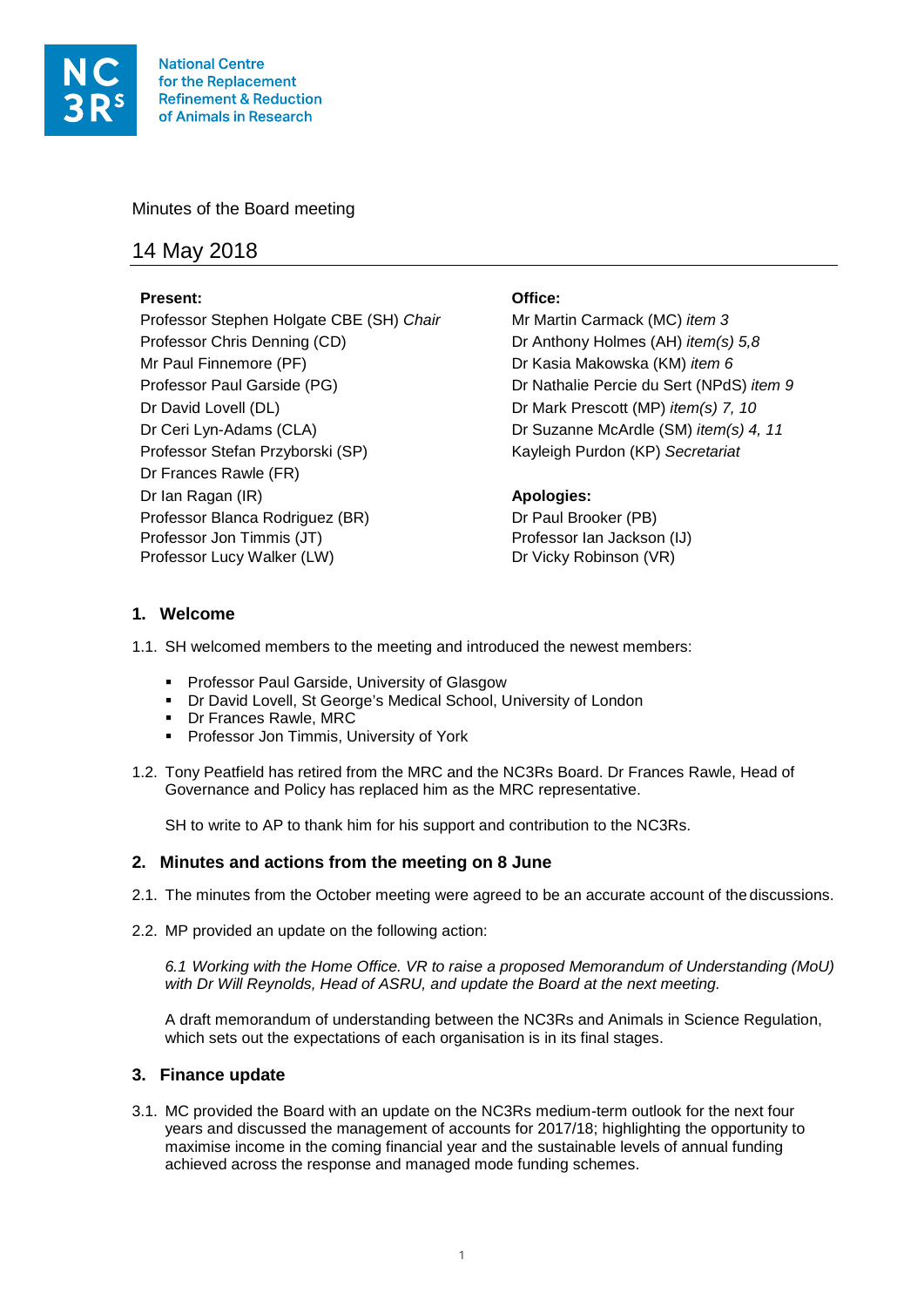# **4. 2018 audit of the NC3Rs**

4.1. In March, the Audit and Assurance Service Group (AASG) conducted an audit of the NC3Rs structure and governance framework, which included independence from the MRC, financial and risk management, and grants processes. Based on the outcome of the work undertaken, the classification of assurance was 'Substantial Assurance'.

The ASSG made one recommendation, which is to periodically evaluate the Board and Chair. Members agreed that an evaluation process should be implemented to demonstrate good practice and suggested looking at the MRC's process for assessing its Council as a starting point.

FR will formally respond to the management recommendation and feedback to the AASG.

SM to develop an assessment plan with input from FR to be discussed at the next meeting.

# **5. NC3Rs summary on activities and updates**

5.1. The Board noted the update on current activities. SH highlighted the following

#### CRACK IT

The planned review of the CRACK IT programme to highlight its 3Rs and business impacts.

#### **Ecotoxicity**

The re-convening of the ecotoxicology working group and the importance of identifying new projects.

#### Working with the charity sector

The new collaboration with Cancer Research UK (CRUK) and further opportunities to engage with the charity sector.

# **6. Communications update**

6.1.KM gave members an update on the communications strategy, current challenges, resources and future plans. The Board noted its support for the breadth and quality of the work.

# **7. Embedding the 3Rs in organisational culture**

- 7.1 MP provided an update on the ongoing work to embed the 3Rs in the policy and practice of research institutions.
- 7.2 The NC3Rs Regional Programme Managers continue to provide 3Rs support in the Midlands and the North West of England/Yorkshire. Feedback from the universities has been excellent and staff are currently in discussion to renew both posts for a further two years. Two new Regional Programme Managers for the University of Oxford and the GW4 consortium of Bath, Bristol, Cardiff and Exeter Universities have recently been appointed. Discussion is ongoing with other universities regarding additional posts.
- 7.3 The 3Rs self-assessment tool, a framework which will allow universities and other research organisations to benchmark their 3Rs activities, is in progress with the tender documents finalised. A pre-engagement meeting will be held in June for potential suppliers.
- 7.1.The NC3Rs has responded to the REF consultation highlighting the importance of including 3Rs impacts. MP, NPdS and SH will be meeting with the HEFCE officials in June to discuss embedding the 3Rs, including experimental design, in the REF process.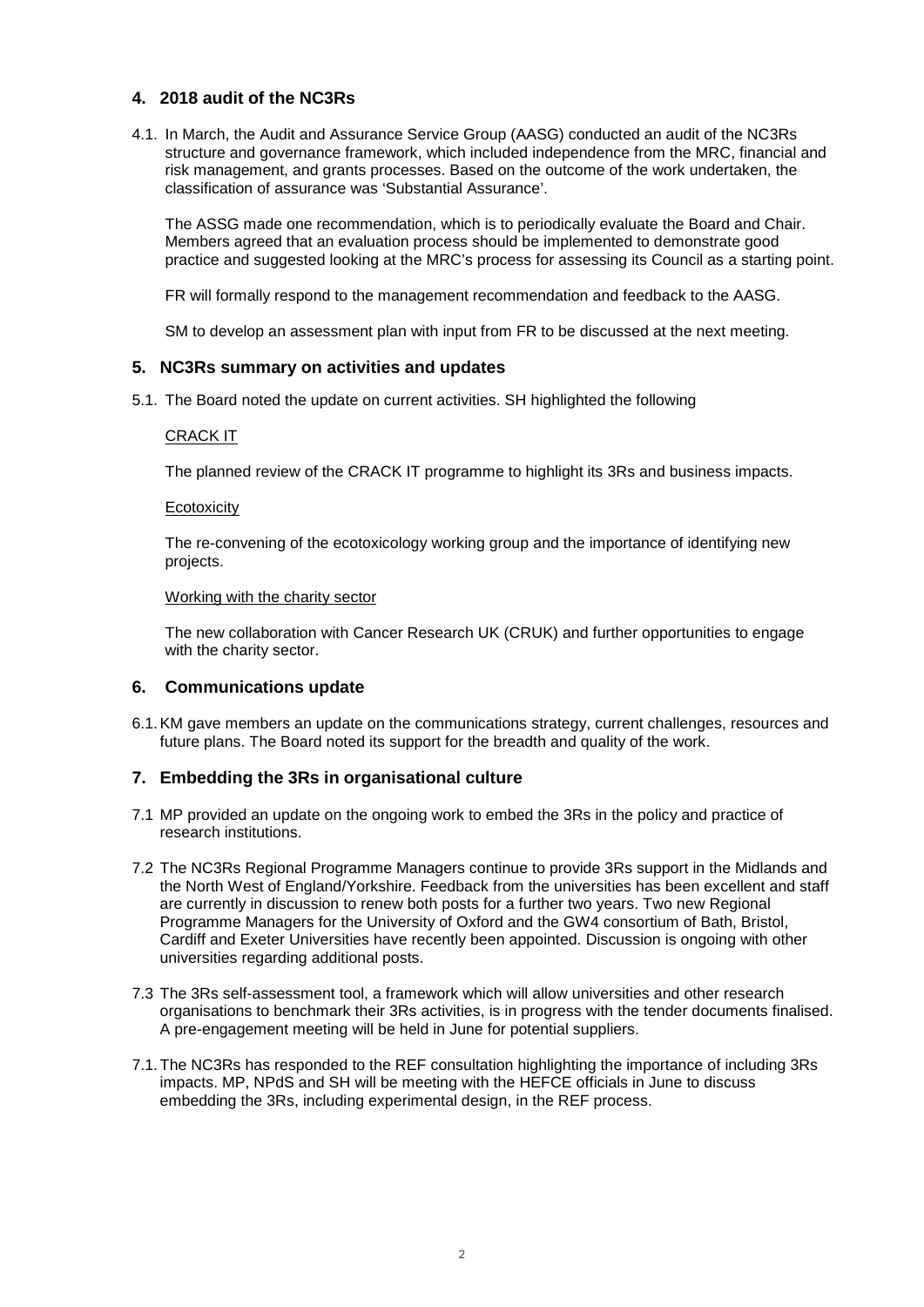# **8. Research funding update**

8.1. AH provided the Board with the following updates:

#### Grant holder interactions

Since November, the funding team have held 17 teleconferences and made 24 visits to grant holders to discuss progress and provide advice on the dissemination of 3Rs impacts. Seven of these visits were also attended by Board members. Feedback on the joint visits from Board members and grant holders has been very positive.

#### PhD Studentships

There were 65 outlines received for the 2018 competition of which 16 fell within the field of cardiovascular research (and are therefore eligible for the joint British Heart Foundation BHF/NC3Rs award). The outlines are currently being reviewed by the Office.

In March, the NC3Rs held a joint Cardiovascular workshop with the BHF. The workshop consisted of talks from NC3Rs-funded researchers and PhD students. Staff from the NC3Rs and BHF also gave talks on funding opportunities.

The three-day PhD student summer school will take place in July in Manchester. As part of the regional collaboration with the Universities of Liverpool, Manchester and Sheffield, non-NC3Rs funded students have also been invited to attend.

#### Project grants

There were 84 formal outlines received, of which 19 fell under the remit of the joint NC3Rs-BBSRC ageing research highlight notice, and three under the systematic reviews for 3Rs purposes highlight. 31 applicants were invited to submit a full proposal following assessment by the Panel. Short-listed applicants were also invited to attend the NC3Rs workshop on experimental design and articulating 3Rs impacts prior to submission.

Full applications are currently out for peer review and funding decisions will be made in July.

#### Skills and Knowledge Transfer

Three awards were made in the second competition.

Following feedback from grant holders and Panel members the maximum project duration will be extended from 12 to 24 months.

CRUK has agreed to contribute up to £125k per annum towards the scheme for an initial threeyear period. A workshop will take place in September to launch the collaboration.

#### Training Fellowships

The 2018 competition will open in July.

A two-day NC3Rs Fellows meeting took place in April. The meeting was attended by 24 Fellows and early career researchers on other NC3Rs grants. The workshop consisted of presentations on commercialising research, the NC3Rs gateway, statistics and grant applications, and tools for recruiting, managing and leading research teams. There was also a workshop-based session focusing on grant writing skills.

#### David Sainsbury Fellowship

The NC3Rs is continuing to seek opportunities to allow the David Sainsbury Fellowship scheme to be reinstated.